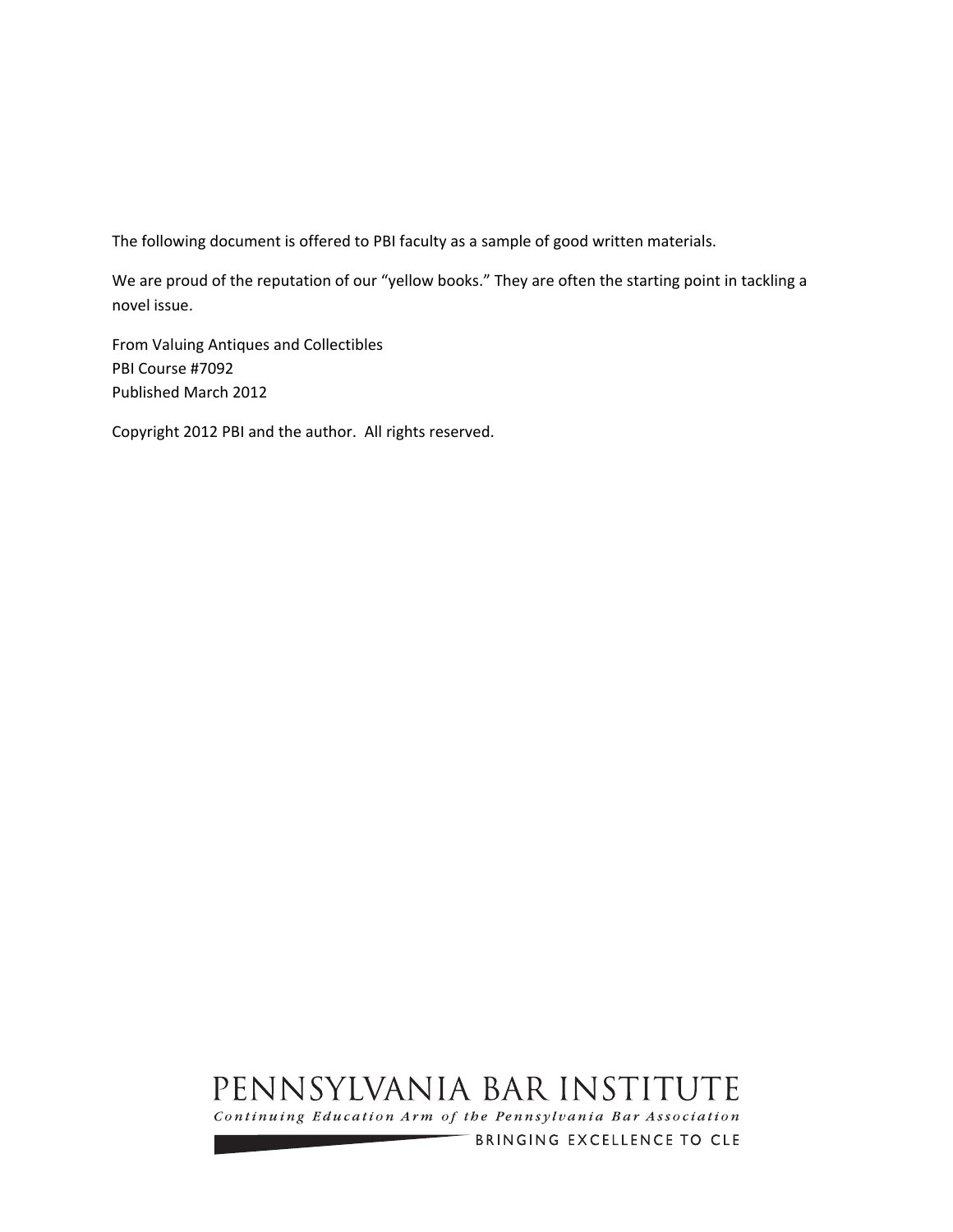**Chapter One Section Four**

# **Tax Aspects of Art and Collectibles** ects of Art and Collectibles<br>tian, Esq.<br>Amen R. Vartian<br>ach, CA<br>Collection of Art and Collectibles<br>ach, CA

**Armen R. Vartian, Esq.** Law Offices of Armen R. Vartian Manhattan Beach, CA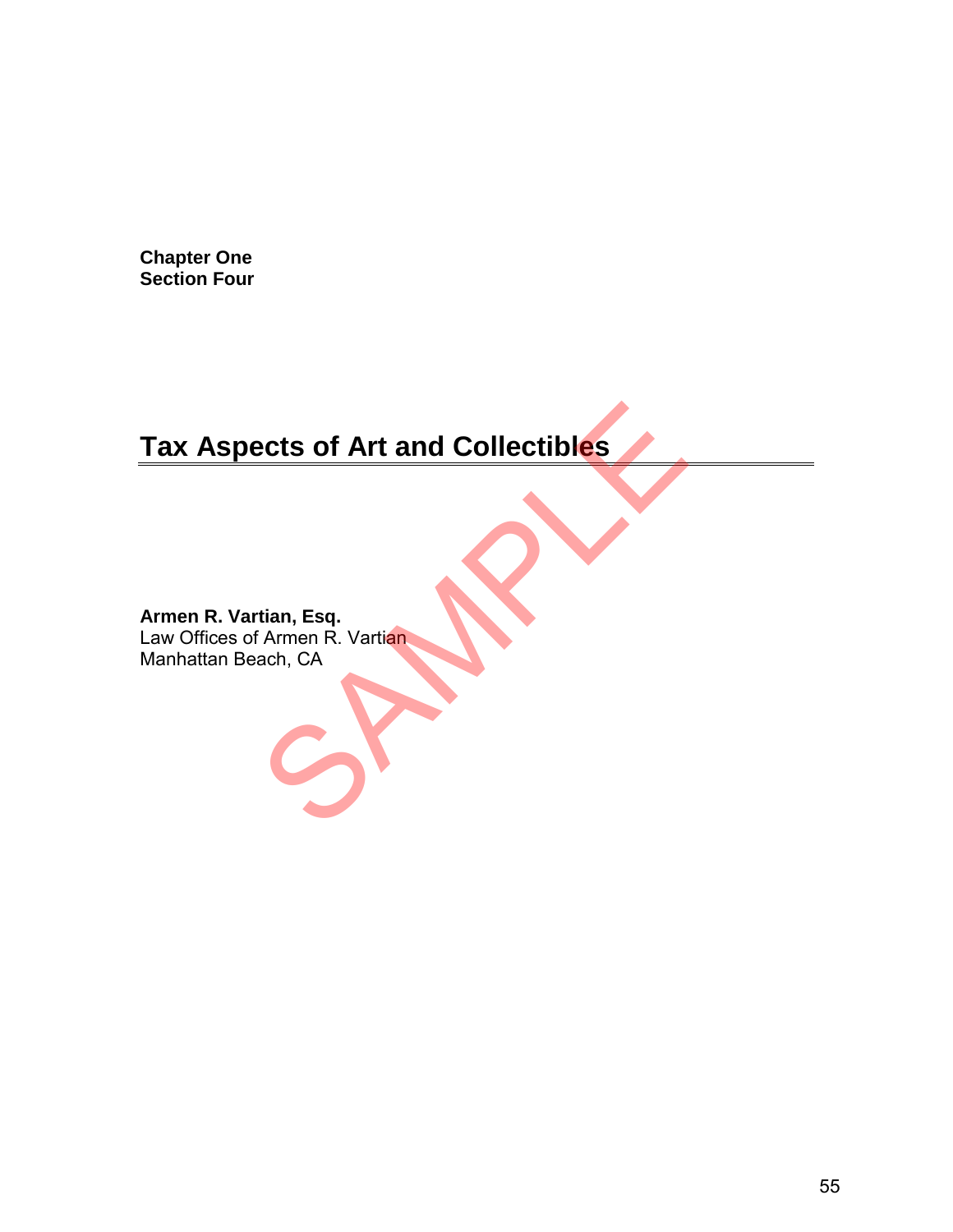**SAMPLE**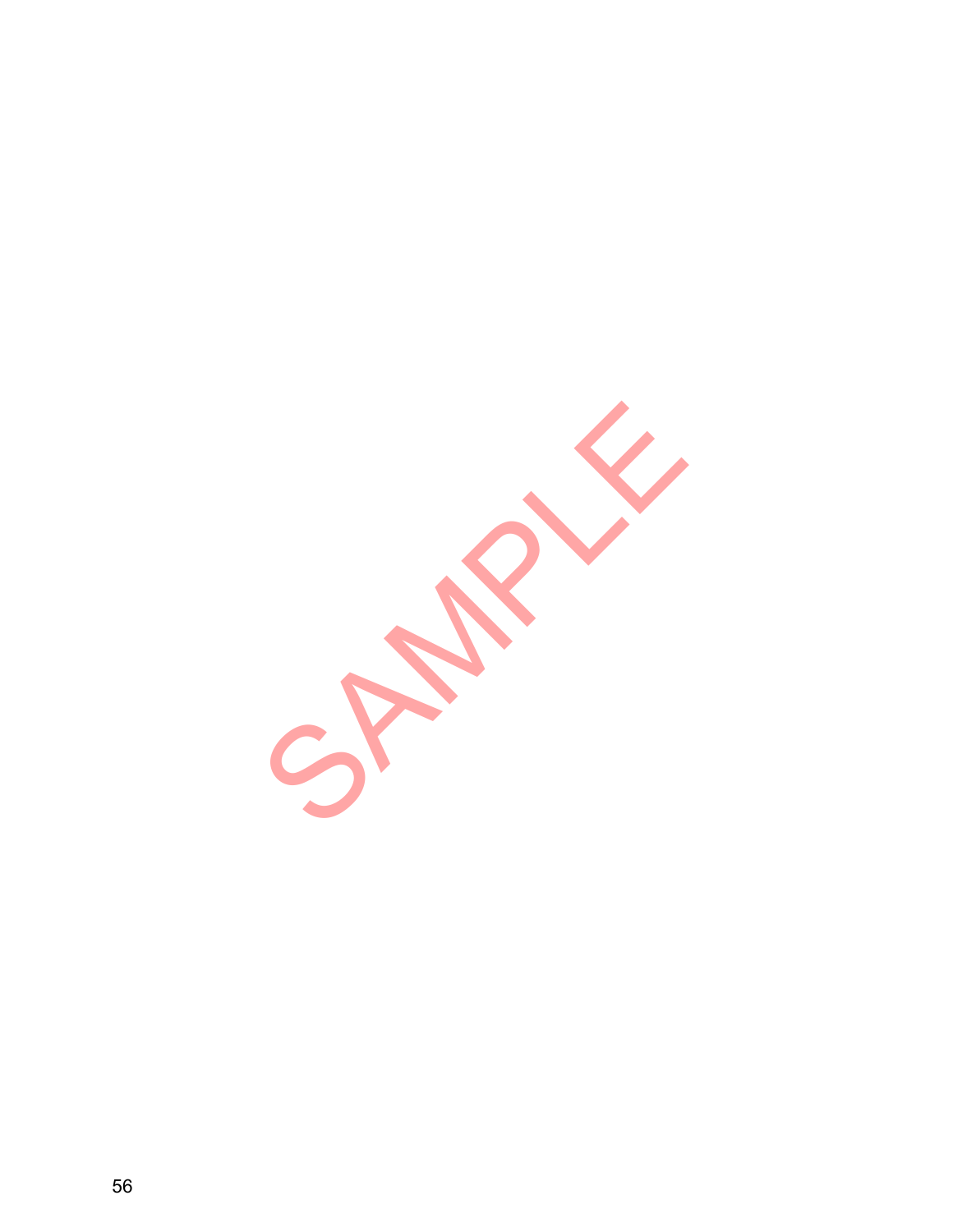### **PART FOUR -- TAX ASPECTS OF ART AND COLLECTIBLES**

### **By Armen R. Vartian**

### **I - SALES, USE AND INCOME TAX**

There is very little we do in the United States today that is not somehow affected by the tax laws. Buying and selling art and collectibles is no exception. An understanding of basic principles of state and local sales and use tax, income tax, and estate tax will not only assure compliance with the law, but may save you money as well. Of course, although I have tried to accurately present this complicated subject, be warned that tax laws change quite often and that differences in geography, income, and overall portfolio may change considerably the effect of taxes. You should always consult a competent attorney or tax advisor to update yourself and to tailor any tax strategies to your particular situation.

### *Sales Tax*

Some state and local governments impose a sales tax on retailers for the privilege of retailing tangible personal property. The tax is usually a percentage of the gross sale price of the goods, and is remitted by the dealer along with a sales tax return. While the dealer is actually liable for sales tax, a nearly universal practice is to pass the cost of sales taxes on to the retail customer. In a typical over-the-counter sale of art and collectibles, the dealer will add the appropriate sales tax to the invoice price of the coins.

The taxable event for sales tax is an in-state retail sale. This leads to two common exemptions to sales tax. First, sales tax is not due on wholesale (dealer-to-dealer) sales, but only where the buyer holds a valid resale permit or certificate from that state or another state. Second, sales by out-of-state retailers are exempt from sales tax if (1) the customer orders goods directly from the retailer; and (2) the goods are shipped from outside the state and no in-state branch, office, outlet or other place of business of the seller participates in the sale.

In certain states, some sales of rare coins are specifically exempted from sales tax for various reasons. States that do not apply sales tax to the sale of money exempt sales of "coins of the realm", defined as coins that remain legal tender of the United States or a foreign government. Others do not tax investment purchases, and assume that "bulk" purchases of over \$1,000 are for investment. However, in most states, unless the sale falls into one of the common exemptions, sales tax will apply. always consult a competent attorney or tax advisor to update yourself and to<br>always consult a competent attorney or tax advisor to update yourself and to<br>gies to your particular situation.<br>
Sales Tax<br>
and local government

Dealers occasionally ask buyers of expensive items whether they wish goods to be shipped to a friend or relative in a neighboring state, thereby relieving the dealer of the responsibility to charge sales tax. If the item is actually shipped, a sales tax exemption may apply. *Never* take the item with you and allow an empty package to be shipped out of state. If a

1

Copyright 2012 Armen R. Vartian. All rights reserved.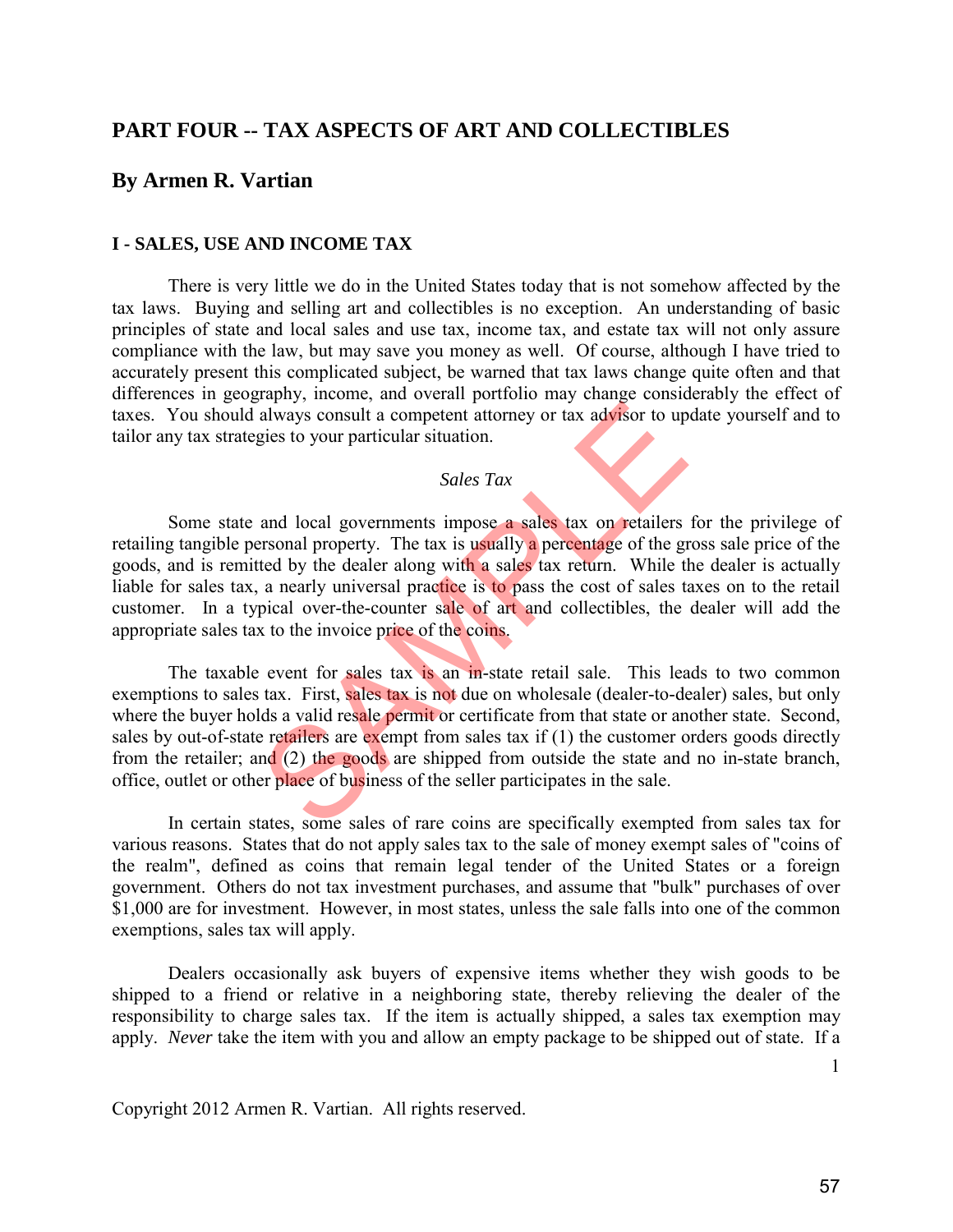## dealer wishes to cheat the state, you shouldn't voluntarily participate in the scheme.

*Use Tax*

Recently, the collectibles marketplace has seen states become much more aggressive in enforcing their right to collect use tax on certain sales. While sales tax is triggered by a dealer's exercise of the privilege of doing retail business in a state, use tax is based entirely on the purchase of property for use in the taxing state. The taxable event is the purchase, not the sale, and the tax is due from the buyer, not the dealer. Use tax is far more difficult to predict than is sales tax. For one thing, the sale need not take place in the taxing state, provided that the buyer resides there. This means that mail order purchases that are clearly exempt from sales tax nevertheless are subject to use tax. States are quite candid in saying that use tax levels the playing field between local dealers who have to pay sales tax and their out-of-state competitors who don't. Generally, states hold dealers responsible for collecting and remitting use tax on behalf of their customers, and for all practical purposes states will not attempt to collect back taxes from individual customers if the dealer itself is solvent. However, the liability is there, and it can continue indefinitely if the unwary buyer does not file a use tax return.

The states with the largest collectibles markets, such as New York and California, are leading the way on use tax. They stipulate that dealers with an in-state office, agent, warehouse or other permanent physical presence have a close enough "nexus" with their states to require collecting use tax on all sales to their residents. But these states have also aggressively audited dealers with no permanent physical presence there, even dealers who just attend local coin shows. For example, in July 1995, California's Board of Equalization announced that attending a single retail coin show in California might create nexus, causing the American Numismatic Association to move its 1996 early Spring fair from Santa Clara to Tucson, Arizona. California subsequently changed the regulations to allow a 14-day "safe harbor". In June 1995, New York's highest court ruled that Orvis, a Vermont mail order seller of outdoor equipment, acquired "nexus" with New York after Orvis personnel made 12 trips to New York City over a three-year period to monitor product displays at independent stores which carry Orvis products. Orvis's personnel did not attend shows or even make a single sale in New York. Nexus guidelines prepared by the Multistate Tax Commission, an organization created by state taxing authorities, hint that even a short appearance at trade show will trigger nexus. This area of law is likely to change in the future, as states realize the dangers of discouraging out-of-state dealers from doing business there. behalf of their customers, and for all practical purposes states with not atternal<br>tracks from individual customers if the dealer itself is solvent. However, the lates to their can continue indefinitely if the unwary buyer

### *Income Tax*

Net income from the sale of art and collectibles is taxable, but not until the item is sold or otherwise disposed of for value. For some people, this makes art and collectibles a preferred investment vehicle over stocks, whose dividends are taxed annually even if they are in the form of new stock and not cash. An investor can defer taxable gains until a time of his or her own choosing. However, "collectibles", which includes art and precious metals, are taxed at a rate higher than that for capital assets such as stocks and real estate, which is a disadvantage. The

2

Copyright 2012 Armen R. Vartian. All rights reserved.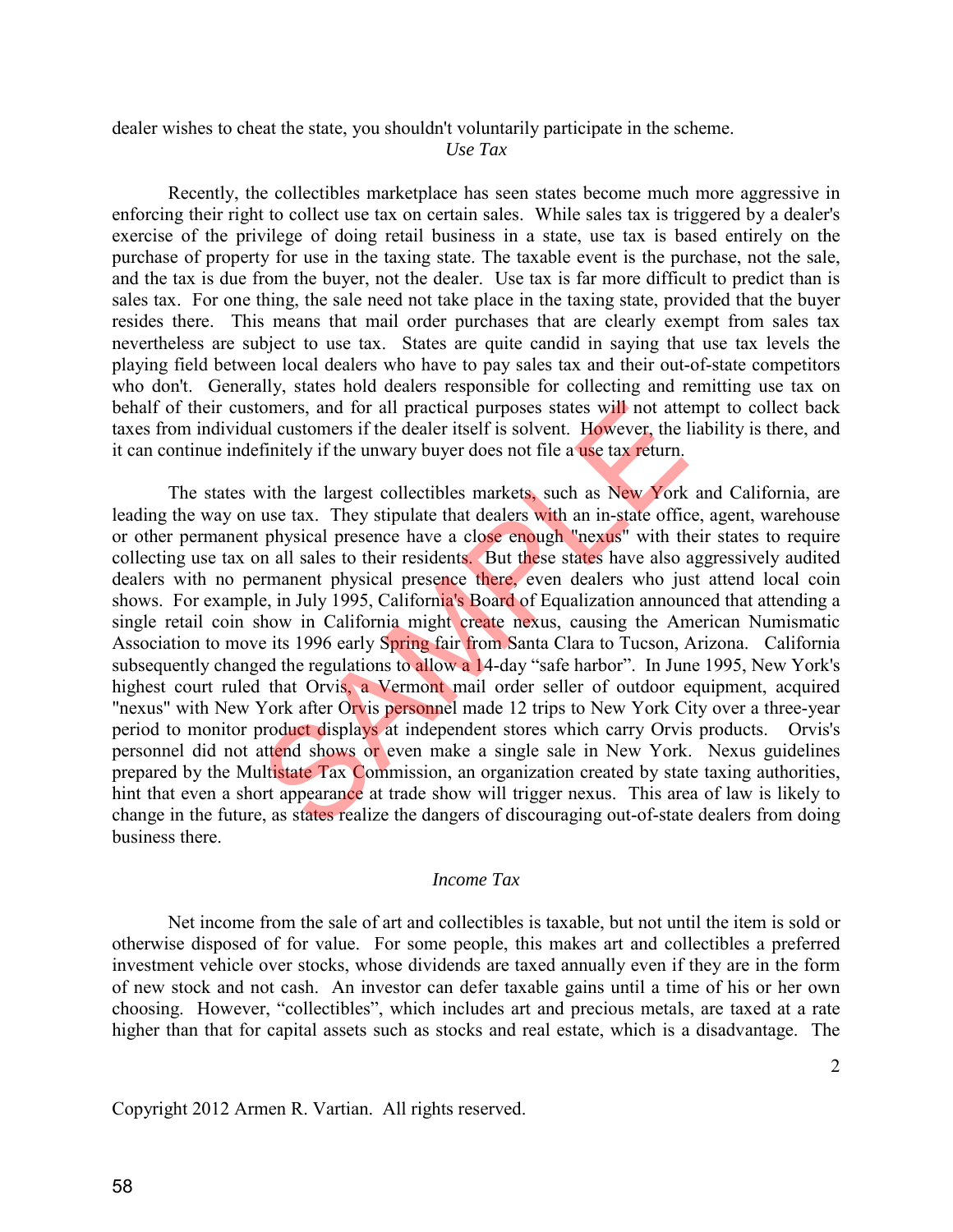relative tax advantages of art and collectibles *vis a vis* other forms of investment are beyond the scope of this article, and I recommend specialized advice from financial professionals there.

For purposes of this discussion, the key income tax aspects of purchases and sales of art and collectibles relate to the treatment of expenses and losses, and depend largely upon whether you are a collector, an investor, or a dealer for tax purposes. Sounds simple enough, but many people spend a lot of time and effort arguing with the IRS and state taxing authorities over this characterization, because the tax consequences of each can be quite different.

Collectors, who buy and sell coins primarily for personal pleasure, are the most tax*disadvantaged* class. They must pay tax on income they earn from their collections, but cannot deduct net losses they might have from collectible sales. They cannot deduct any expenses relating to their collection, such as insurance, security, membership dues for collectors' clubs and subscriptions to relevant periodicals, but can offset these expenses against any net income they declare from the sale of items from their collections. Unfortunately, even this benefit is substantially limited because it comprises a "miscellaneous" itemized deduction on Schedule A subject to the 2% adjusted gross income floor. In other words, unless the collector's total miscellaneous expenses exceed 2% of adjusted gross income, there is no benefit. Collectors are entitled to treat their coins as capital assets after a one-year holding period, but the difference between tax rates for capital gains and ordinary income changes over time, and has been greater and less over the years.

Investors fare slightly better. They can deduct expenses relating to their art and collectibles portfolios, but not net losses from sales. However, the IRS makes it more and more difficult to qualify as an investor, clearly preferring to characterize everyone interested in art and collectibles as a collector. The key is whether the taxpayer is engaged in the activity for profit or for enjoyment. Taxpayers who show a profit from their activities for three of the past five years are presumed to be engaged in those activities for profit, although the IRS has the right to rebut that presumption. Relevant factors are the amount of time the taxpayer spent on the activity, whether the taxpayer relied on advice of experts, and whether losses could be expected in a particular year (such as when the market drops in particular types of art or collectibles). event periodicals, but can offset these expenses against any ter income they desired to the deal rest in the most form offset the decause it comprises a "niscellaneous" femical deduction on Schedule A decause it comprises

Finally, taxpayers who can establish that they buy and sell art or collectibles as part of a trade or business may acquire dealer status, enabling them to deduct expenses as well as net losses against their other income. As one might expect, the IRS is loath to treat a collector with other sources of income as a "dealer". However, over the years the regulations in this area have been expanded so that it is not impossible for a serious enthusiast to qualify. The "for profit" determination is similar to that described above for investors. Dealers pay tax at ordinary income rates, and may use losses to offset other ordinary income.

One word about "wash sales". Many retailers offer tax breaks to collectors and investors whose tax basis in their portfolios is higher than their current value. The pitch is for the taxpayer to sell their portfolios to the dealer for a loss, take off the loss against capital gain income in that

Copyright 2012 Armen R. Vartian. All rights reserved.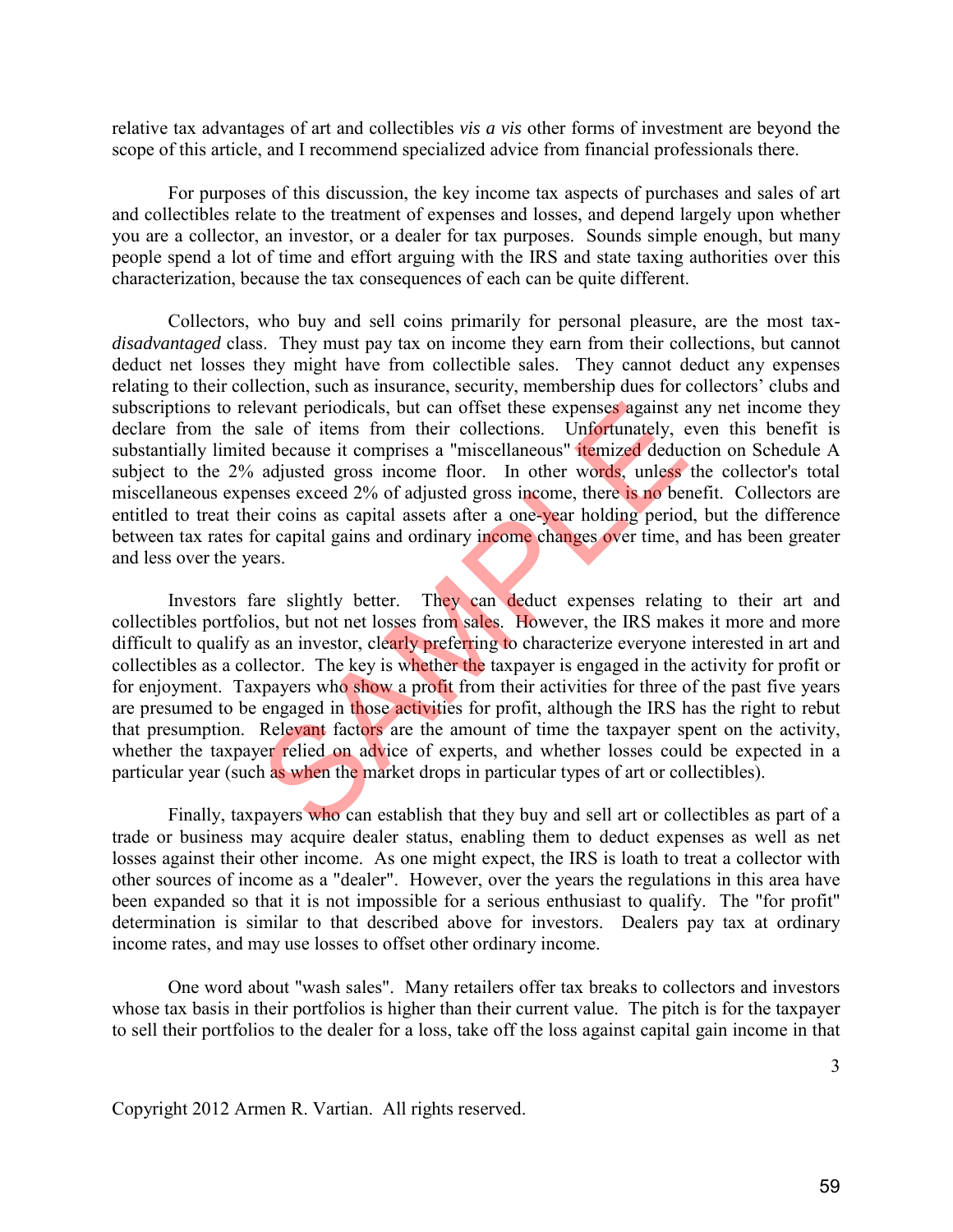tax year, and then plow the proceeds of the sale back into more art or collectibles. The sale and tax loss part of the deal is fine. If the assets meet the holding period requirements, the losses can offset income. However, even by taking a small commission on the purchase, most retailers cannot acquire large portfolios without a ready customer. Consequently, I regularly see dealers offering to buy rare coin, stamp or sportscard portfolios which have declined in value, and then sell them back to the customer 30 days later at their current market price, a transaction which the IRS calls a "wash sale." Where the intent of the transaction is simply to generate a loss, the IRS will disallow that loss. Moreover, dealers who offer these deals generally take commissions on both ends, which would not be necessary were the prices fair to begin with.

### *Like-Kind Exchanges and Barter Transactions*

A popular marketing tool for retailers of art and collectibles is the "like-kind" exchange under Section 1031 of the Internal Revenue Code. That Code provision allows investors in art and collectibles to trade items which have appreciated in value for items of the same "nature or character" without recognizing income or capital gains on the transaction. For investors interested in shifting from one area to another, this can be a good tax-avoidance technique. However, it must be carefully done to conform with the Code, and several restrictions limit the availability of the like-kind exchange.

The first limitation on like-kind exchanges involves the parties themselves. Like-kind exchanges between "related parties" such as relatives or controlled corporations or other entities will not receive §1031 treatment. Second, both the items being traded and those received must be held purely for investment purposes, necessitating the types of proofs described above to distinguish investors from collectors. Third, the items must truly be of "like-kind", and the IRS has been difficult there. For example, a trade of gold U.S. rare coins (such as a 1927 \$20 gold piece) for gold U.S. bullion coins (such as a 2011 \$50 gold piece) will not qualify because the older coin is seen as held as a collectible while the modern coin is seen purely as a precious metal investment. Finally, the exchange does not eliminate the tax, but only defers it. under Section 1031 of the Internal Revenue Code. That Code provision all<br>and collectibles to trade items which have appreciated in value for items of<br>character" without recognizing income or eapital gains on the transactit

Barters are trades of property at their market value, without cash changing hands. Where items are clearly not "like-kind", collectors and investors nevertheless attempt to avoid income tax on appreciated value by bartering with one another. While taxable gain on art and collectible items is not recognized until the items are sold, a barter is treated by the IRS as a "sale" because the taxpayer is disposing of the item in exchange for value. The celebrated artist Peter Max was indicted some years ago for failing to report income from the barter of nearly \$1 million of artworks for the purchase of two residences.

One last point -- like-kind exchanges and barters are not necessarily exempt from sales or use taxes, and if a dealer is involved it is best to check on this before completing the deal.

### *Art and Collectibles in IRAs*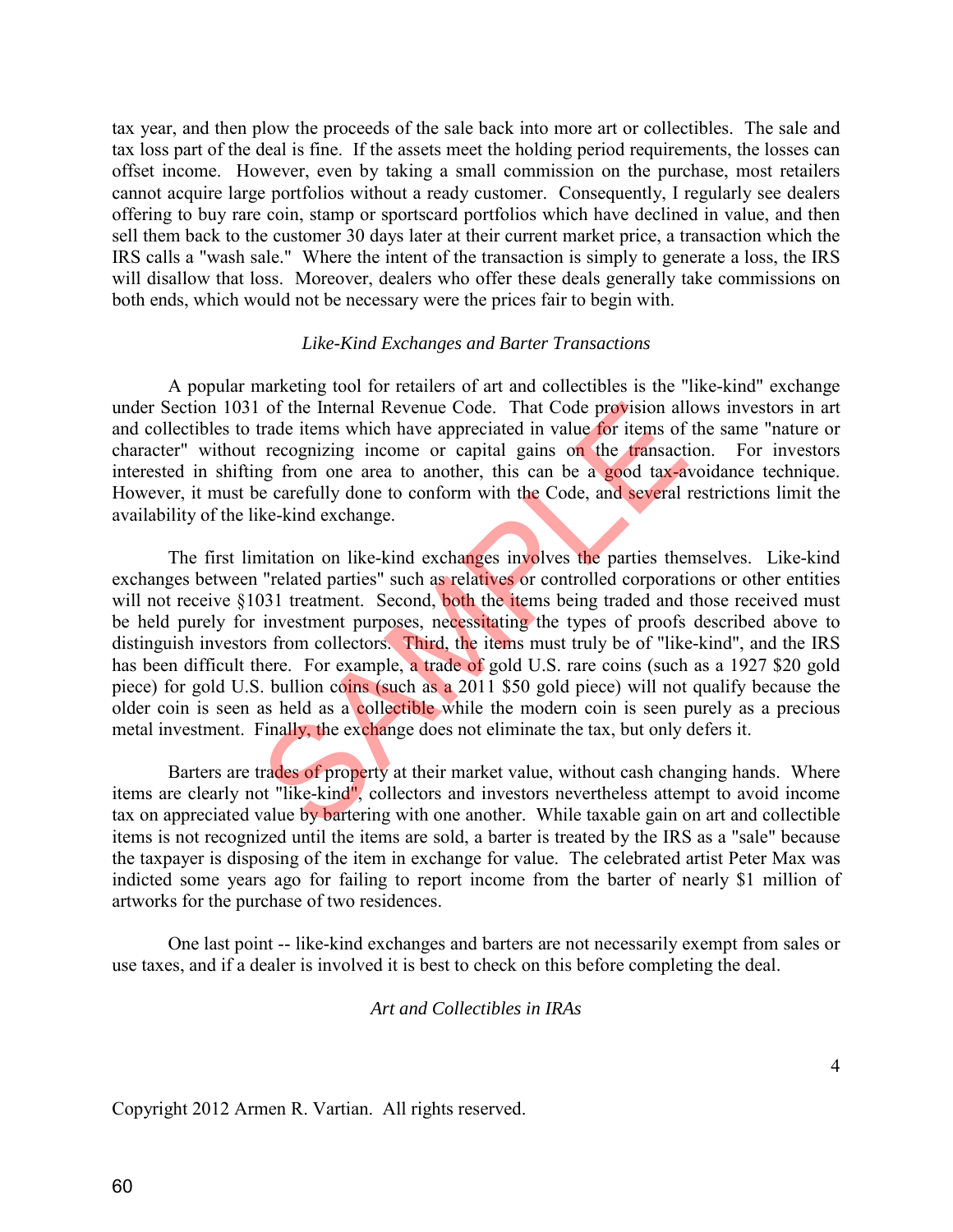Until the Reagan 1981 tax law took effect on January 1, 1982, art and collectibles (the IRS lumps them together under the term "collectibles") could be purchased for placement in an IRA or other retirement plan. Since that date, purchase of art or collectibles by a retirement plan was deemed a distribution for tax purposes. This change had a profound effect on the market in rare coins and other investment collectibles, as one of the primary motivations for purchase vanished, literally overnight. The IRS made clear that if such assets were already contained in retirement accounts, they could stay there tax-free. The question remains, however, can taxpayers "roll over" art and collectibles without causing an involuntary distribution? The IRS has not given any clear answer to this question. In any event, in 1986 Congress carved out a small exception to the IRA ban with the introduction of the U.S. Mint American Eagle program. U.S. commemorative gold and silver coins dated 1986 and later may be purchased for retirement accounts. And every year, bills are introduced to expand this exception to include all U.S. legal tender coins. If you are interested, contact a tax or legal professional for the latest information.

### *Record-keeping Requirements*

For various reasons, anyone purchasing a sizable amount of collectibles should keep detailed records regarding such purchases. The prices paid for each item should be detailed as well as the date of purchase, so that if the items are sold the gain (or loss) can be calculated and characterized, *i.e.*, as capital gain, "collectibles" income or ordinary income. In addition, if the taxpayer intends to deduct any expenses relating to these items, those expenses should be paid by check and an invoice or receipt obtained. If necessary, a note should state the purpose of the expense, so that if necessary it can be proven to be within the expenses allowable by law. Record-keeping Requirements<br>
reasons, anyonc purchasing a sizable amount of collectibles should keep<br>
gurding such purchases. The prices paid to reach tiom should be detailed as<br>
gurding such purchases. The prices paid the

Buyers of art or collectibles should realize that dealers also have documentation requirements. Most dealers record every sale, no matter how small, and issue an invoice to the buyer. For cash transactions over \$10,000, dealers must file a report to the IRS on Form 8300, and send a copy to the buyer.

When selling *items*, all relevant records should be kept for at least ten years after the sale. This enables the taxpayer to fulfill all record-keeping requirements for collectors, investors and dealers. If possible, commissions, state and local sales tax and other selling expenses should be itemized and in writing. IRS reporting requirements apply to dealers purchasing certain precious metal coins and bars from collectors and investors beyond established dollar thresholds, meaning that the dealer will issue a Form 1099 notifying the IRS of the date and gross amount of the purchase.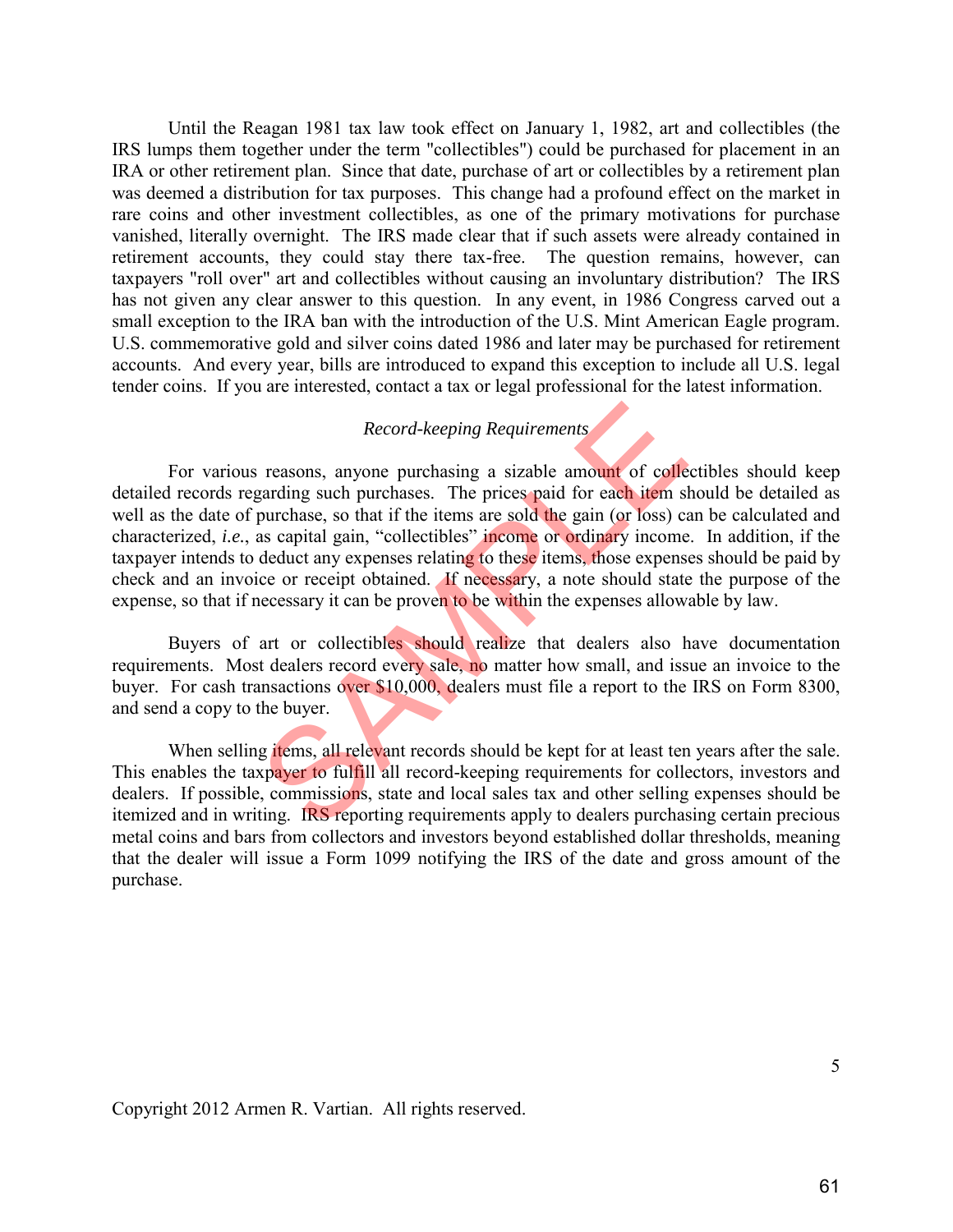### **II - ESTATE PLANNING AND CHARITABLE DONATIONS OF ART AND COLLECTIBLES**

This is an extremely complicated area of law, and it changes slightly with every major revision of the tax code. However, for three reasons art and collectibles are uniquely difficult assets to deal with in tax planning. First, because art and collectibles can increase greatly in value over time, taxpayers often search for ways to minimize the tax impact of such appreciation when they sell or bequeath their collections. Second, because the study and display of art and collectibles is deemed to be in the public interest, tax-exempt organizations such as museums and universities actively pursue donations of such items. Third, because the values of art and collectibles are so subjective, and may differ for different purposes, there is room for serious argument between taxpayers and the IRS.

### *Estate Tax*

Most taxpayers need not concern themselves with estate tax avoidance. Based on current (2012) estate tax thresholds, only those whose estates are likely to exceed \$5,000,000 have any estate tax liability. In addition, the unlimited marital deduction is still in effect, allowing a taxpayer to bequeath his or her entire estate to a spouse tax-free. Nevertheless, these tax thresholds change (2013's will be \$1,000,000 unless Congress acts this year) and taxpayers likely to leave substantial estates upon death should work with competent professionals to develop an appropriate estate plan. *All* taxpayers possessing collections of art or collectibles should be aware of the basic rules governing their part in an estate plan.

The decedent's basis in art and collectibles will be stepped-up to the fair market value at time of death. For valuable collections accumulated over time, this can result in surprises, as items for which the decedent paid relatively little are valued much higher. And Congress has had a habit of tinkering with the stepped-up basis rules, such as the \$1.3 million limit that applied in 2010. However, stepping up basis can be a huge benefit if proper planning is done. For example, by bequeathing art or collectibles to a spouse, the decedent allows the spouse to acquire items tax-free at fair market value. The spouse can then sell those items without recognizing any gain or income, years worth of appreciation in value going untaxed. Most of these same benefits also accrue to taxpayers with make gifts of art and collectibles to their spouses during their lifetimes, although certain guidelines should be followed when doing this. The stepping-up is also beneficial to non-spouses who receive testamentary gifts of art or collectibles, although in those cases the assets will not be deducted from the decedent's estate. The best approach is often to take advantage both of the marital deduction and the \$5,000,000 tax-free allowance by allocating part of the estate to the spouse and part to the decedent's children. This protects the surviving spouse from estate tax at his or her death, when no marital deduction exists. Under current law, however, even that risk is minimal because the \$5,000,000 allowance is "portable", i.e., is passed from the original taxpayer to the surviving spouse and then added to the spouse's own allowance (assuming the spouse also dies in 2012 – check with a tax advisor for the latest rules!). *Estate Tax*<br>
Most taxpayers need not concern themselves with estate tax avoid<br>
S5,000,000 have any setate tax inhibity. In addition, the unlimited mar<br>
S5,000,000 have any setate tax limiting and the significal mare<br>
sti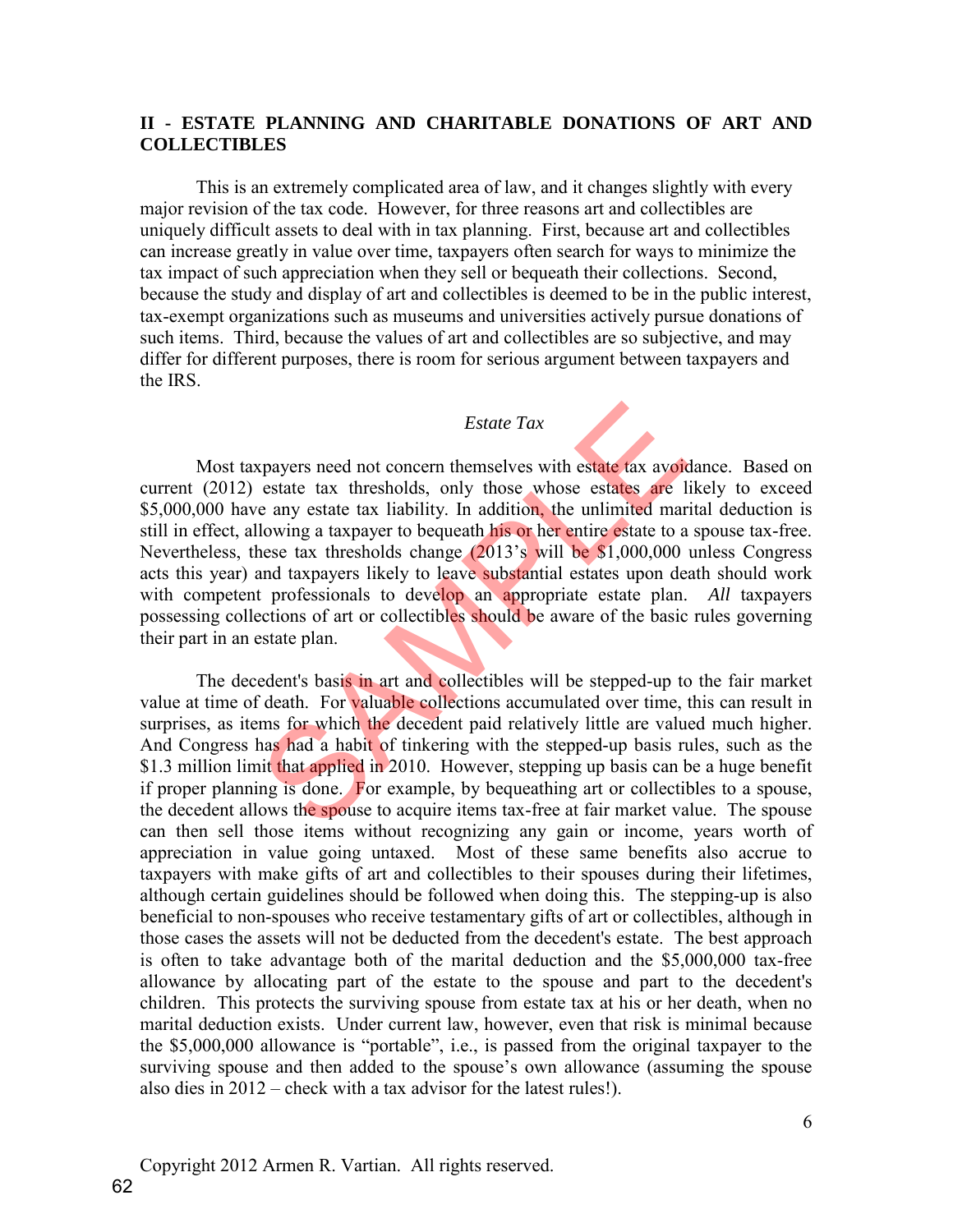### *Charitable Gifts of Art or Collectibles*

Taxpayers often make lifetime or testamentary gifts of appreciated art and collectibles to charitable organizations. Indeed, many taxpayers *create* charities just to receive, manage, and distribute their collections. The intricacies of using tax-exempt organizations for philanthropic or tax-avoidance purposes is beyond this article, and substantial IRS penalties for overvaluing charitable gifts require some care when donating art or collectibles. What follows are some basic questions when evaluating charitable donations of art or collectibles.

The first question is whether the property being given is long-term capital gain property. If it is, the charitable donor may deduct the full fair market value of the property at the time of the gift, including market appreciation. If not, the donor can deduct only his actual basis in the property, which is generally the amount the donor paid for the property. Generally speaking, art or collectibles held over one year will be considered long-term capital gain property. A major exception, however, applies to artists holding their original works. Because the IRS considers an artist's own works "inventory" or "ordinary income property", artists who donate their works to charity may deduct only the value of the "paint and canvas" incorporated into the work. For collectors or investors who donate property they have held for less than one year, the deduction is also usually limited to the price they paid for the property, because the IRS consider such property short-term capital gain property. time of the girt, including that respectation. It not, the door can<br>actual basis in the property, which is generally the amount the donor paid<br>actual basis in the property, which is generally the amount the donor paid<br>act

The next question is the use to which the charity puts the donated items. Charities sometimes accept gifts for their own use as part of their regular activities, and in other cases charities sell gift items as part of their fund-raising. According to the Internal Revenue Code, items of tangible personal property which the charity puts to a use "not unrelated" to the charity's tax exempt purpose may be deducted to their full fair market value, but items which the charity uses for "unrelated" purposes may not. Here is the example given by the IRS in Publication 526, entitled "Charitable Deductions":

> "If a painting contributed to an educational institution is used by that organization for educational purposes by being placed in its library for display and study by art students, the use is not an unrelated use. But if the painting is sold and the proceeds are used by the organization for educational purposes, the use is an unrelated use."

The most common "unrelated use" in the art and collectibles field is the charity auction, where collectors donate items to be sold for the benefit of charitable organizations. The IRS's example demonstrates the peculiar nature of the "related-unrelated" distinction. A collector choosing between two organizations to which to donate a particular item might well find that one organization would put the item to a related use while the other would not. If the item is one that has appreciated greatly over time, donating to the former charity might result in a much higher tax deduction.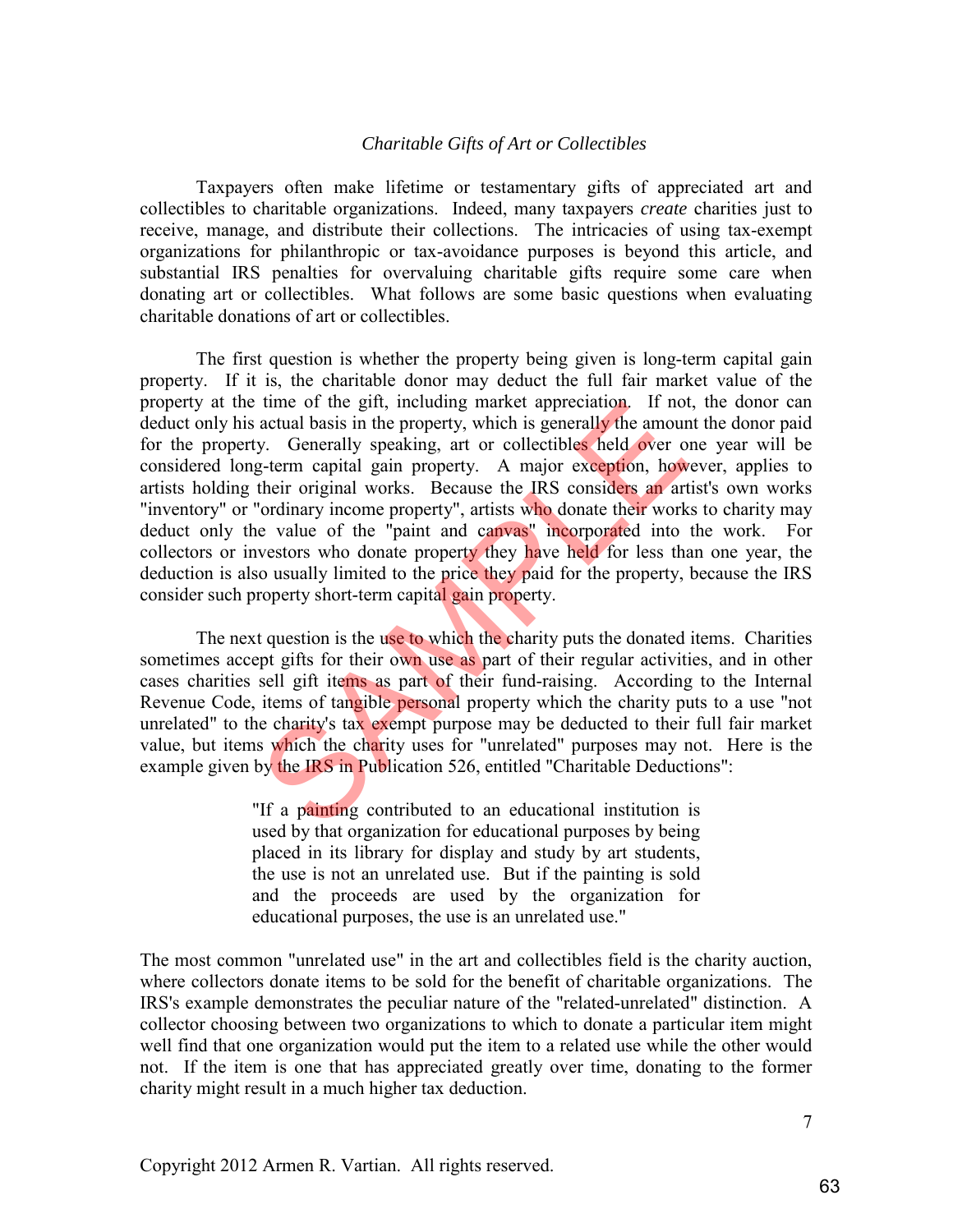Quite often, donors are not in a position to know how their gifts of property will be used by charities, and charities do not ordinarily know the donor's tax basis in donated property, or whether the property had been held for more than a year prior to the donation. In other words, neither donor nor charity may be aware of whether or not the gift will result in the maximum tax benefits to the donor. Moreover, what happens when a gift is displayed for a while in the charity's library and *then* sold? The IRS allows donors who believed in good faith that their gifts were to be used for "not unrelated" purposes to take their full fair market value deduction, even if the property is ultimately sold, but only if the charity holds the property for one year. If the charity sells a donated item within two years of acquiring it, however, the charity must file Form 8282 with the IRS giving the donor's name and the amount for which the item was sold. This enables the IRS to check the "fair market value" deduction taken by the donor against the actual value received by the charity when the item was sold.

Third, at the risk of oversimplifying a complicated area, the extent of deductions even for long-term capital gain property put to a related use by the charity depends upon whether the charity is publicly-supported or is a private foundation, and whether the taxpayer wishes to deduct full fair market value in the current year or spread out ("carry over", in IRS parlance) the deduction over up to five years. Taxpayers may deduct gifts to public charities of up to 50% of the taxpayer's adjusted gross income in any given year, while donations to private charities are limited to 30% and, in some cases, to 20%. If you don't know which category a particular charity falls under, the IRS says just ask them: "You may ask any organization whether it is a 50% limit organization, and most will be able to tell you." But gifts of capital gain property are limited to 30% regardless of the recipient, unless the taxpayer elects to deduct only his or her basis, and not any appreciation. Deciding which way to go depends upon the amount of appreciation in the property to be donated, the taxpayer's adjusted gross income for that year and projected into the future, and other charitable gifts that the taxpayer may be contemplating. Be sure to get expert advice here. value received by the charity when the litem was solit.<br>Third, at the risk of coversimplifying a complicated area, the exter<br>or for long-turem capital gain property put to a related use by the char<br>whether the charity is

### *Valuations/Qualified Appraisals*

Beyond the complexities of charitable deduction law lies the subjectivity of art and collectibles values, which create problems even where everyone agrees on the nature of the gifts or donations themselves. As we have seen, an executor of an estate will want to understate the values of art and collectibles in the taxable estate while at the same time hoping to get away with *overstating* the value of items bequeathed to a spouse. Taxpayers also want high valuations for art and collectibles they donate to charity (for their income tax deductions) and low valuations for gifts to non-spouses (to reduce or eliminate gift tax). The IRS, if it reviews the appraised values, will tend toward the opposite positions in each situation (low valuations for charitable gifts and high valuations in estate situations), and the IRS employs art and collectibles experts who often back up their positions. This is an inherent conflict that shows up quite often in evaluating estate tax returns and charitable deductions of art and collectibles.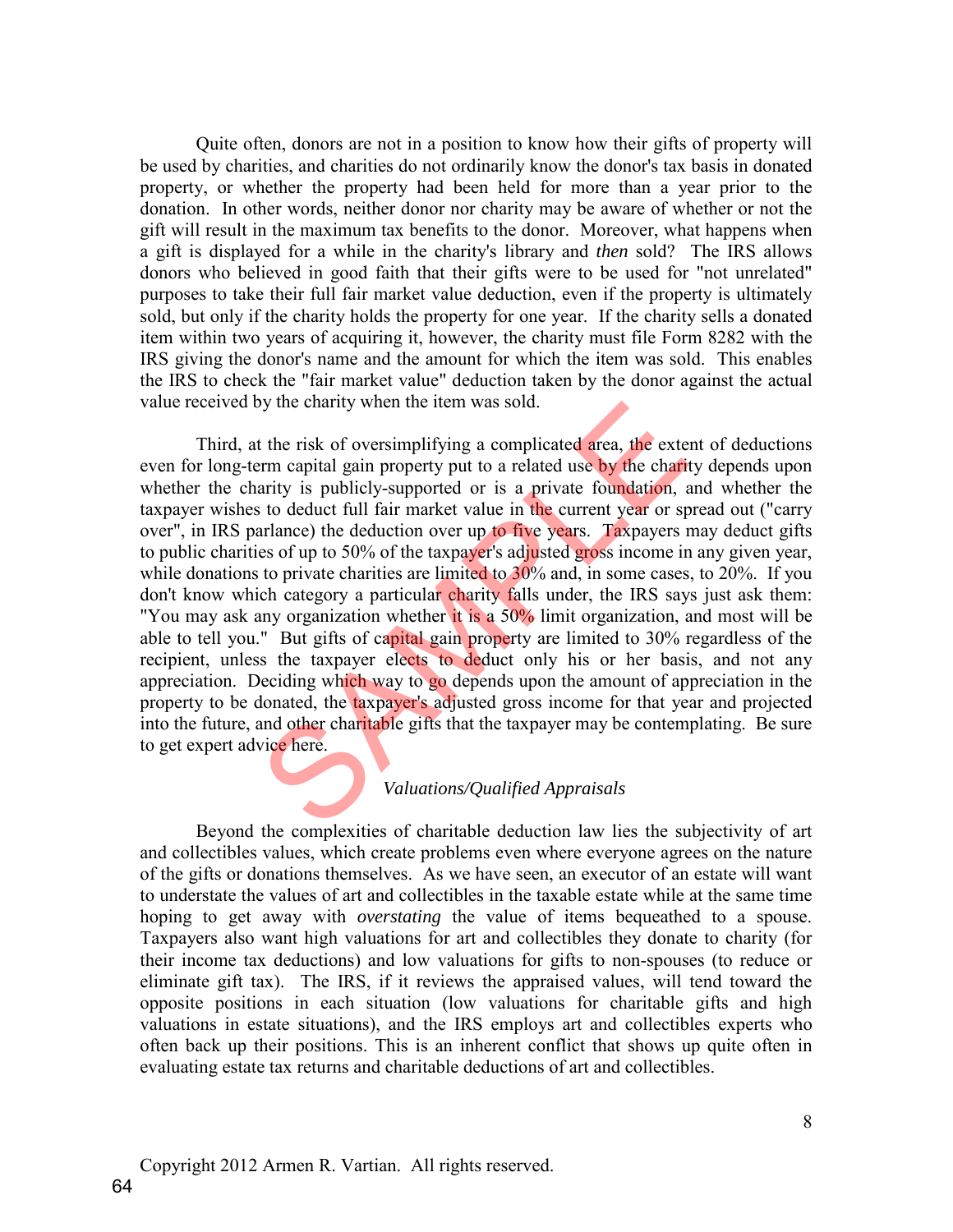We start with the purpose and use of an appraisal. Insurance appraisals have different requirements and can represent different values than estate tax or charitable donation appraisals. Appraisals that will be used for tax purposes require the use of "fair market value". IRS regulations define fair market value as "the price that property would sell for on the open market. It is the price that would be agreed on between a willing buyer and a willing seller, with neither being required to act, and both having reasonable knowledge of the relevant facts." Experts will disagree over what "market" to use in measuring fair market value, as between retail, wholesale, or auction. Substantial differences may exist between these different market levels, and taxpayers may expect the IRS to seek the prices most favorable to their positions.

The IRS also stipulates that "The fair market value of a particular item of property ... is not to be determined by a forced sale price. Nor is the fair market value of an item of property to be determined by the sale price of the item in a market other than that in which such item is most commonly sold to the public, taking into account the location of the item wherever appropriate. Thus, in the case of an item of property ...which is generally obtained by the public in the retail market, the fair market value of such an item of property is the price at which the item or a comparable item would be sold at retail." Thus a "retail replacement cost" valuation is common used for insurance appraisals and represents the value that one would expect to pay for the same or similar item at retail. When an insured item needs to be replaced in a timely manner, the retail market is often the only place to do so, and an appraiser is entitled to consider differences in prices across the U.S. and around the world in calculating retail replacement cost.

It is important to understand that for estate valuation purposes, an appraisal may result in prices far lower than "retail" prices, because fair market value relates to what a buyer would pay for an item in its usual marketplace, which often translates to a "wholesale" or "auction" value. In other words, many fiduciaries who approach auction houses or dealers with an insurance "retail replacement value" appraisal are surprised that the property is not appraised nearly as highly for purposes of actual sale.

Beyond these broad valuation issues are questions regarding what market information is and is not taken into account when appraising art and collectibles. For example, a common issue when estates include art and collectibles is whether auction prices for comparable sales used to establish value should include the buyer's premium. This 10-25% difference can, of course, be significant. I favor including the buyer's premium because auction buyers generally factor the premium into their bidding calculations. In addition, experts debate the extent to which "blockage", *i.e.*, the loss of value associated with selling a collection as a unit, will affect appraised values for estates or large gifts. A great example of this was the estate of artist Georgia O'Keeffe, in which the IRS and the estate agreed on the total value of some 400 works she bequeathed to various charities and individuals, but were tens of millions of dollars apart on the extent to which blockage and costs of sale reduced their value for tax purposes (a court finally decided upon a 50% reduction). eferrained by the sale price of the iclon in a marking then that mathem that the sale of the interact of the sale of an item of property ... which is most commonly sold to the public, taking anto account the location of ea